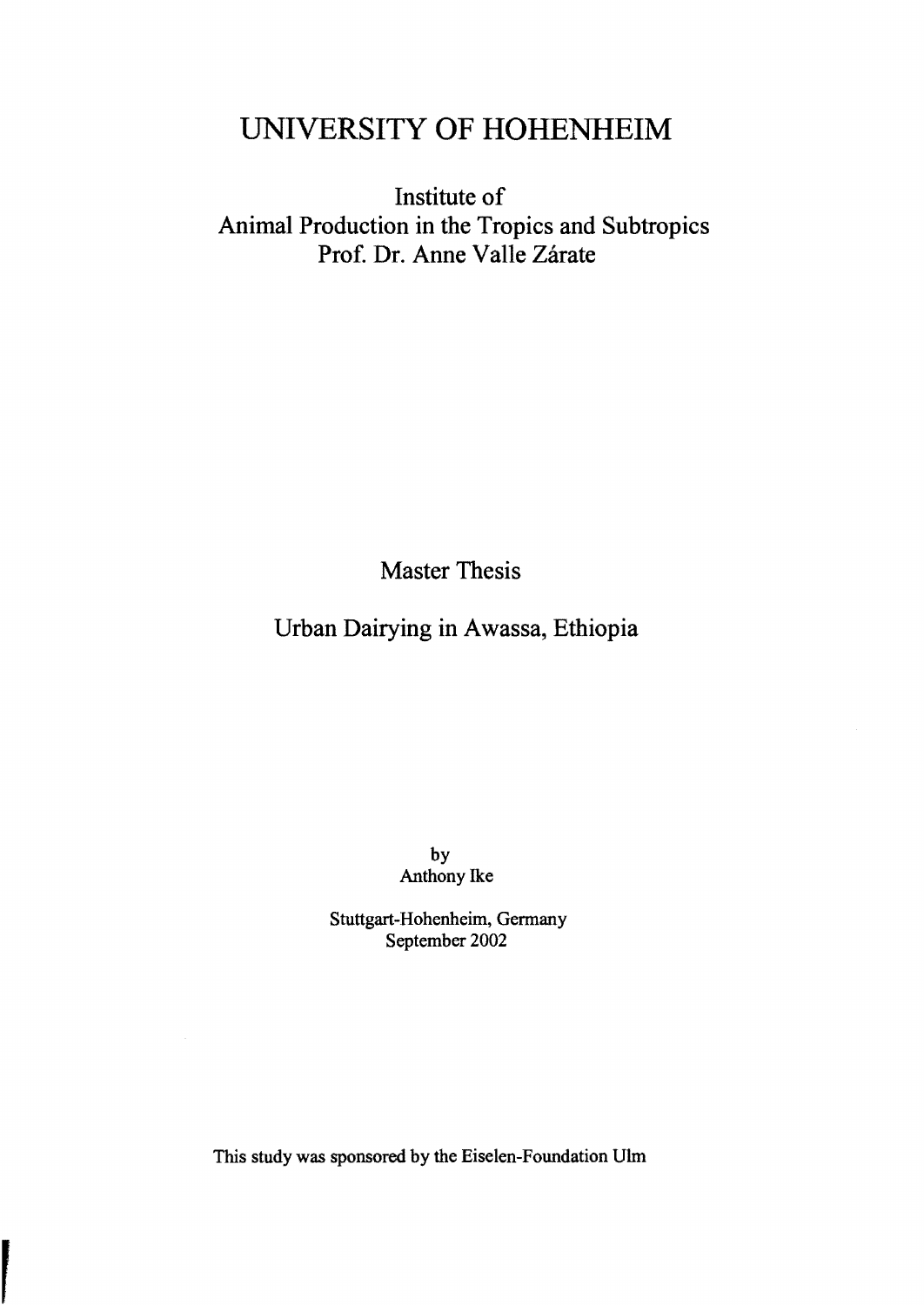## **7 Summary**

This study was carried out in four different locations, comprising one urban area (Awassa) and three peri·urban areas (Loke, Leku and Yirg' Alem). 124 dairy farms, 60 in the urban area and 64 in the peri.urban areas were studied in order to compare the production systems of the two areas. The study was carried out from March to May 2002. The farming families were interviewed using a standardized questionnaire and information gathered from other concerned institutions. Information obtained from the dairy farmers were on socio·economic condition of the farming family, housing of cattle and waste management, feeds and feeding system, water resources, breeding and calf rearing practices, dairy animal performances, milk production and utilization and animal diseases and zoonoses. In addition milk from 80 cows, 50 from 26 farms in Awassa and 30 of 15 each from 23 farms in Leku and Yirgalem, were examined for mastitis using CMT, pH meter and indicator paper and SCC. Also 177 cattle of 75 from Awassa and 102 from 3 Peasant Associations (PA) in Loke were sampled for brucella antibodies. The farms were stratified into small (1-3), medium (4-9) and large ( $\ge$ 10) farms based on the number of cattle.

The survey results show that the average family size for the urban dairy farmers is 7.55  $(\pm 2.92)$ , while the average family size for the peri-urban dairy farmers is 8.64 ( $\pm 2.70$ ). The average herd size in the urban area is  $6.85$  ( $\pm 5.83$ ) cattle with the large farms having an average of 16.8, the medium farms 5.9 and the small farms 2.6 cattle. In the peri-urban area, the average herd size is  $6.23$  ( $\pm 4.39$ ) cattle with the large farms having 14.3, the medium farms 6.6, and the small farms 2.7 cattle. The individual locations in the peri-urban area have average herd sizes of 6.00  $(\pm 3.19)$  for Loke, 6.95  $(\pm 6.37)$  for Leku and 5.80  $(\pm 3.17)$  for Yirg'Alem. Milking cows form 37.2 % of the total cattle in the urban area with milking cow to dry cow ratio of 24:76. In the peri-urban area milking cow is 23.1 of the total herd and the milking cow to dry cow ratio is 37:63. While most dairy farmers (80.0 %) in the urban area purchased their initial crossbred cow, 78.1 % of the peri·urban farmers got theirs as a loan from SDDP through the MOA.

The urban farms have a total of 1.88 ha used for cropping and cultivation of fodder giving an average of 0.031, while the peri-urban farms have a total of 137.83, averaged 2.15 ha for cropping and growing fodder. Out of these, the urban farmers use 1.25 (66.5 %) ha of the total land for fodder, while the peri.urban farmers 31.28 (22.7 %) of the total land for growing fodder. Therefore most of the farms (95 %) in the urban area use zero grazing system while most of the peri-urban farms (92.1 %) use semi-grazing system. Housing of the animals follow a similar pattern with 76.7 % of the farms in the urban area keeping the cattle in the bam all the time, except when cleaning the bam and 78 .1 % of the farms in the periurban area housing the cattle at night and during the hot period of the day as weIl. 31.7 % of the farms in the urban area do not use the cow dung, 65 % use it as a fuel and 3.3 % use it as manure. In the peri-urban area on the other hand, 96.9 % of the farms use the dung as manure while 3.1 % use it as a source of fuel. Moreover, most of the urban farms that use the dung, can only use a small quantity of the dung produced.

Since the urban dairy producers have to buy both fodder and supplements (concentrates), they spend more money on feed than the peri-urban producers who buy only supplements. The urban producers spend on average EB 689.59 per month, while the peri-urban producers spend on the average EB 97.06 per month (1US  $\$  = EB 8.56). For the urban farms that comes to EB 100.67 per cow and for the peri-urban farms EB 15.57 per cow. In the periurban area, Loke farms spend an average of EB 91.33 per month giving an average per cow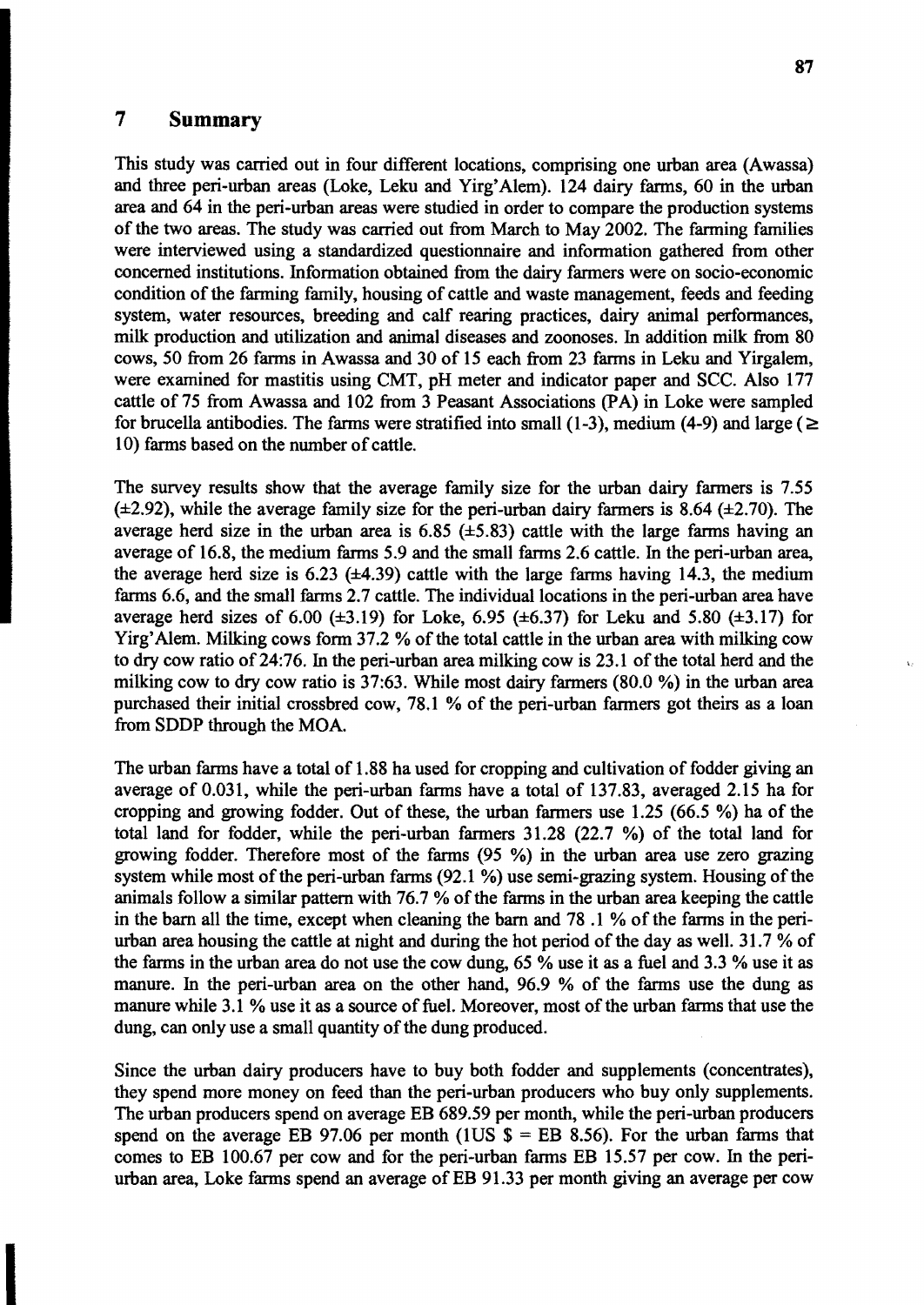of EB 15.22, Leku spend an average of EB 45.80 per month, an average of EB 6.59 per cow, while Yirg' Alem spend EB 115.18 per month, an average of EB 26.75 per cow. Generally the average amount of money spent per month increased from the small to the large farms in a11 the locations but when considered in terms of per animal does not depend on farm size. For instance, in the urban area, the large farms spend EB 102.81 per cow per month, the medium farms spend EB 101.39 and the small farms EB 127.88 per cow per month.

Both AI and natural mating with bull are used in both areas, with higher percentage of the urban farms using AI. 68.3 % of farms in the urban area prefer AI, to natural mating while only 26.6 % of the perl-urban farms prefer AI. The *cast* for a bull service is between EB 25 30 in the urban area and between EB 15-20 in the perl-urban area. The average weaning age for local calves is 10.5 months in the urban area and 8.9 months in the peri-urban areas. For the crossbred calves, the values are 4.4 months in the urban area and 6.9 months in the perlurban area. 50 % of the farms in the urban area use bucket feeding for the crossbred calves and another 46.7 % use partial suckling. In the peri-urban farms 14.1 % use bucket feeding and 70.3 % use partial suckling. The remaining percentages of farms in both areas use the two methods in combination.

The dairy animal performance assessment shows that the local cows in the urban area has an average lactation period of 9.8 months and average calving interval of 19.4 months in urban area, while in peri-urban area the values are 8.6 and 22.1 for average lactation period and calving interval respectively. Also the local cows in urban area produced an average daily milk yield of 5.0 litres per lactation giving a lactation yield of 1489.6 litres. The local cows in the peri-urban area produce an average daily yield of 1.7 per lactation and a lactation yield of 444.4 litres. For the crossbred cows, average lactation period is 11.2 months and average calving interval 14.1 months in urban area, while in the peri-urban area the average lactation period and calving interval are 12.2 and 17.3 months respectively. The crossbred cows produce an average daily milk yield of 11.6 litres in the urban area and 7.0 litres in the perlurban area. This gives a lactation yield of 3949.6 litres in the urban area and 2596.2 litres in the peri-urban area.

The 60 farms in the urban area produce an average of 1504 litres of milk per day, out of which 119 (79.6 %) litres are sold, 124 (8.2 %) litres are used for calf feeding, 149 (9.9 %) litres are consumed at home, while  $37$  (2.5 %) are processed. In the peri-urban areas the total average daily milk production for all the farms is 528 litres, out of which 186 (35.2 %) litres are sold, 26 (4.9 %) litres are used for calf feeding, 218 (41.3 %) litres are consumed at home and 98 (18.7 %) litres are processed. Both the average milk produced and sold in the urban area increases from the small farms to the large farms but in the perl-urban area, only the average milk produced depended on the farm size there being no given pattern for the volume ofmilk sold. Also, in the perl-urban area, the average ofmilk sold is highest in Leku and lowest in Yirg' Alem.

Sales outlets in both areas for milk and milk products are individuals, hotels and cafe, institutions, schools in urban area and hospitals and churches in the perl-urban area, the farmers retailing the milk themselves and open market. In addition the urban producers also sell through the dairy association. The average prices for fresh milk in the urban area through the various outlets are 2.43 for individuals, 2.23 for hotels and cafes, 3.25 for producers that retail themselves, 2.42 for institutions and 2.17 for the dairy association. In the peri-urban area the average prices are 1.85 for individuals, 1.84 for hotels and cafés, 5 for self-retail and 1.33 for institutions (all prices given in EB). While the most important outlet for the urban producers is 'individuals', the most important for perl-urban producers is 'hotels and cafes'.